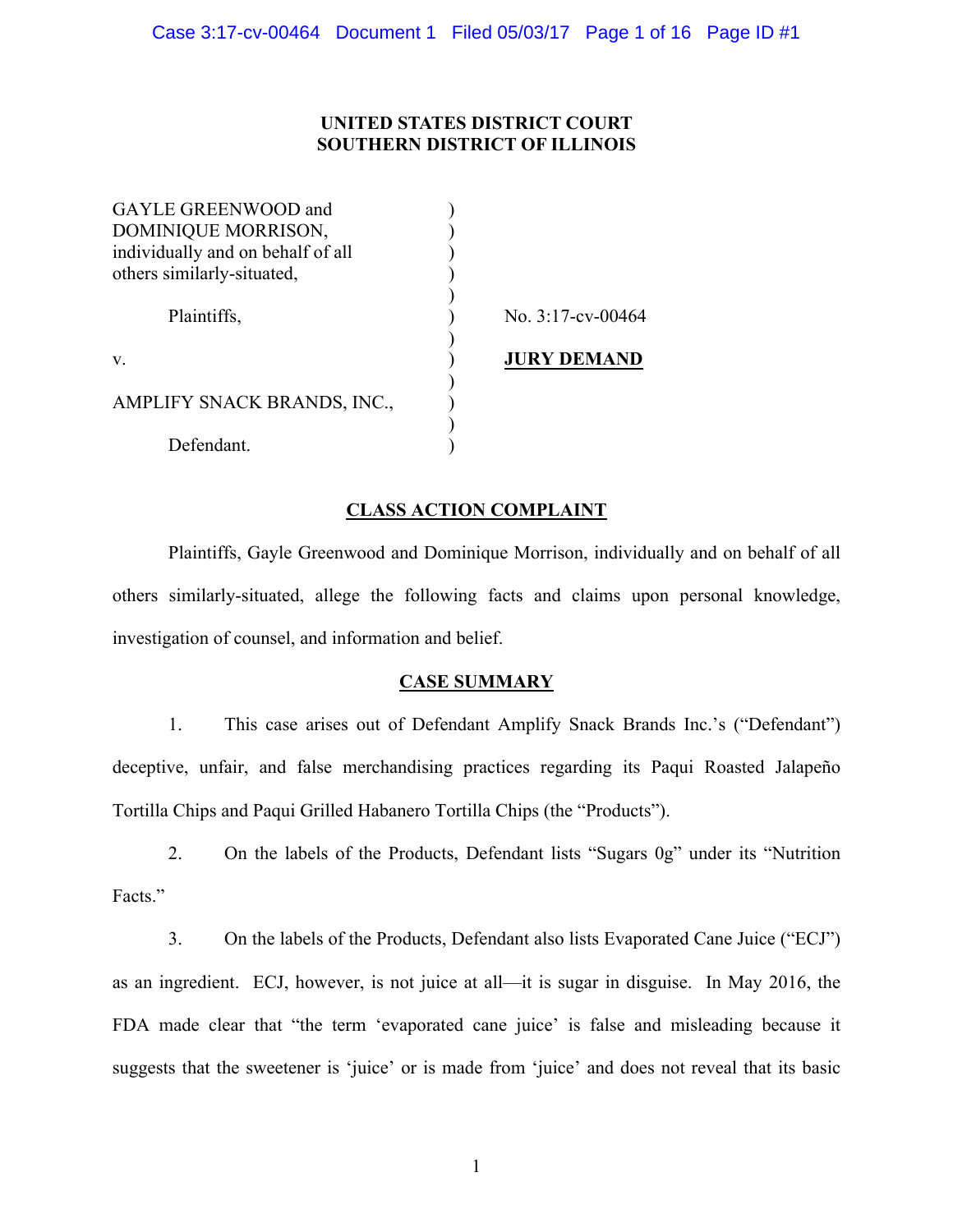### Case 3:17-cv-00464 Document 1 Filed 05/03/17 Page 2 of 16 Page ID #2

nature and characterizing properties are those of sugar." The FDA continued: "The term 'evaporated cane juice' is not the common or usual name of any type of sweetener" and "this ingredient should instead be declared on food labels as 'sugar.'"

4. By mislabeling sugar as ECJ and claiming the Products contain 0 grams of sugar, Defendant misleads consumers into thinking the Products have less sugar than they actually contain and/or do not contain added sugar at all.

5. Plaintiff Greenwood brings this case on behalf of an Illinois class to recover damages for Defendant's false, deceptive, unfair, and misleading marketing and advertising in violation of the Illinois Consumer Fraud and Deceptive Business Practices Act ("ICFA") and common law.

6. Plaintiff Morrison brings this case on behalf of a Missouri class to recover damages for Defendant's false, deceptive, and misleading marketing and advertising in violation of the Missouri Merchandising Practices Act ("MMPA") and Missouri common law.

7. Plaintiffs also bring this case on behalf of a nationwide class to recover damages for Defendant's unjust enrichment and/or breach of an express warranty.

#### **PARTIES**

8. Plaintiff Gayle Greenwood is an Illinois citizen and a resident of St. Clair County. On at least one occasion during the Class Period (as defined below), including in February 2017, Plaintiff purchased Defendant's Roasted Jalapeño Tortilla Chips at Fresh Thyme Market in St. Clair County for personal, family, or household purposes after reviewing the labels, which deceived her. If Plaintiff had known the Products contained sugar disguised as ECJ and/or added sugar, she would not have purchased them or would have paid less for them. The purchase price of the Products was \$3.49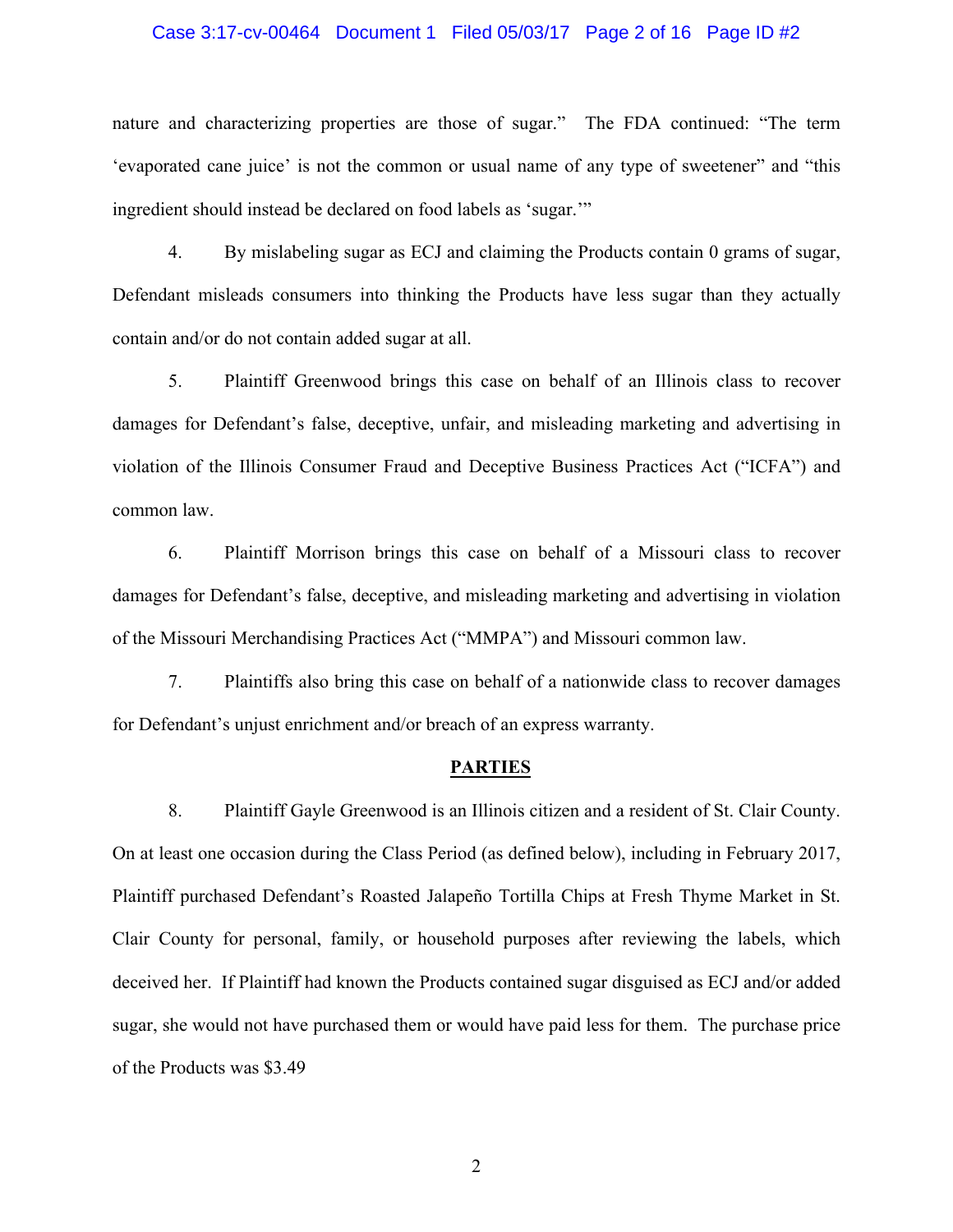### Case 3:17-cv-00464 Document 1 Filed 05/03/17 Page 3 of 16 Page ID #3

9. Plaintiff Dominique Morrison is a Missouri citizen and a resident of St. Louis County. On at least one occasion during the Class Period (as defined below), including in October 2016, Plaintiff purchased Defendant's Roasted Jalapeño Tortilla Chips and Grilled Habanero Tortilla Chips at Lucky's Market in St. Louis County for personal, family, or household purposes after reviewing the labels, which deceived her. If Plaintiff had known the Products contained sugar disguised as ECJ and/or added sugar, she would not have purchased them or would have paid less for them. The purchase price of the Products was \$3.29.

10. Defendant Amplify Snack Brands, Inc. is a Delaware corporation with its principal place of business located in Austin, Texas.

### **JURISDICTION AND VENUE**

11. This Court has jurisdiction over the subject matter presented by this Class Action Complaint because it is a class action arising under the Class Action Fairness Act of 2005 ("CAFA"), which explicitly provides for the original jurisdiction of the federal courts of any class action in which any member of the Putative Class is a citizen of a state different from any Defendant, and in which the matter in controversy exceeds in the aggregate the sum of \$5,000,000.00, exclusive of interest and costs. Plaintiff Greenwood is an Illinois citizen, Plaintiff Morrison is a Missouri citizen, and Defendant can be considered a citizen of Texas or Delaware for diversity purposes.

12. Pursuant to 28 U.S.C.  $\S$  1332(d)(2)(A), Plaintiff alleges that damages resulting from the claims in this action are more than \$5,000,000.00, in the aggregate, exclusive of interest and costs. Moreover, there are at least 100 members in each of the proposed classes.

13. This Court has specific personal jurisdiction over Defendant because Defendant has had more than minimum contacts with the State of Illinois and has purposefully availed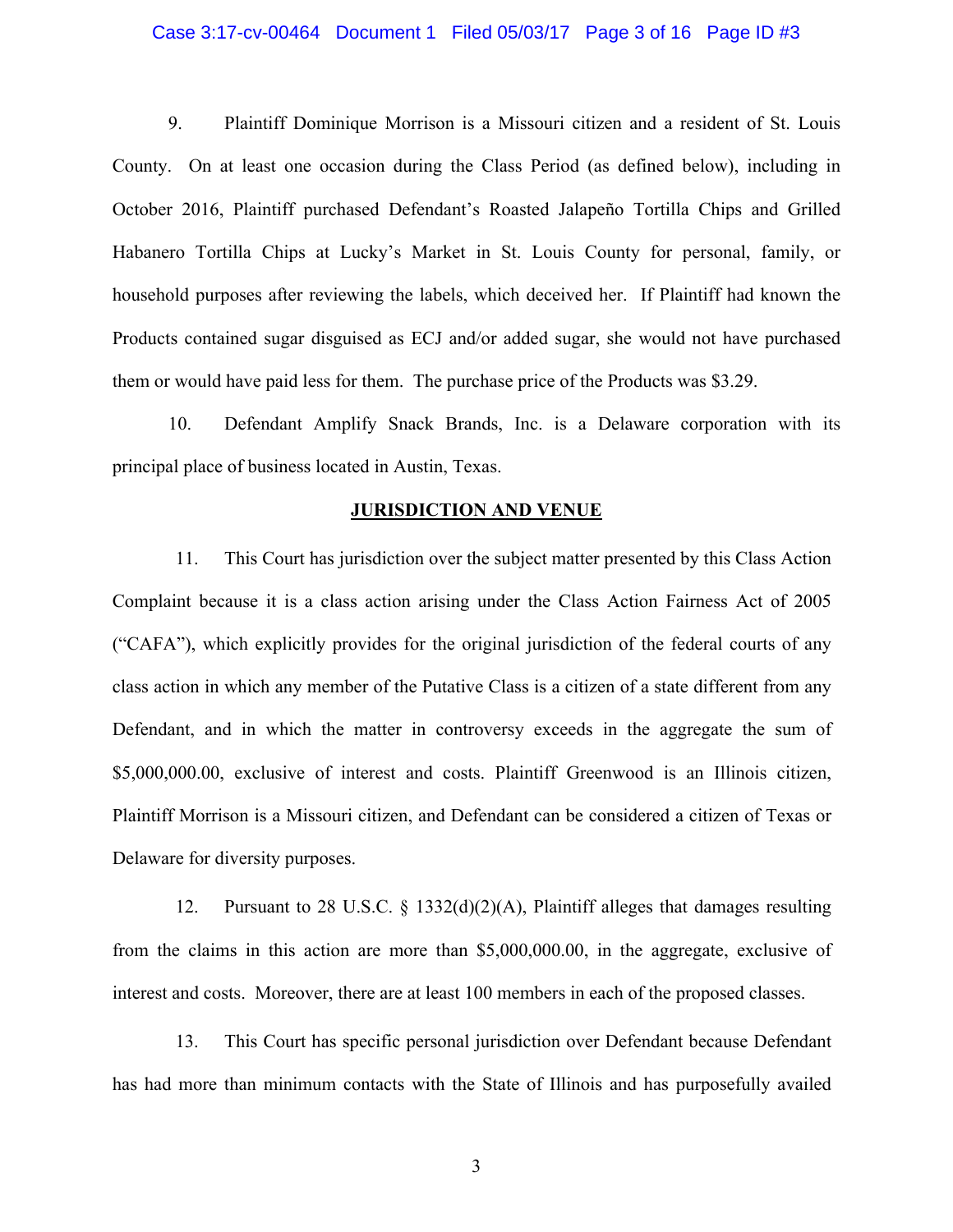### Case 3:17-cv-00464 Document 1 Filed 05/03/17 Page 4 of 16 Page ID #4

itself of the privilege of conducting business in this state by selling its Paqui brand chips at more than 80 locations in this judicial District. In addition, as explained below, Defendant has committed affirmative tortious acts within the State of Illinois that gives rise to civil liability, including intentionally targeting and distributing the misleading Product for sale throughout the State of Illinois.

14. Venue in this judicial district is proper pursuant to 28 U.S.C. §1391(a) because, as set forth below, Defendant conducts business in, and may be found in, this district, and Plaintiff Greenwood resides in this judicial District and purchased the Product in this judicial District.

### **ALLEGATIONS OF FACT**

15. Defendant manufactures, sells, and distributes snack foods, including the Products.

16. Plaintiffs are consumers who are interested in purchasing foods that do not contain added sugar.

17. Knowing that consumers like Plaintiffs are increasingly interested in purchasing products that do not contain added sugar, Defendant labels certain products as containing ECJ instead of sugar. $<sup>1</sup>$ </sup>

18. By affixing such a label to the packaging of the Products and representing that the Products contain 0 grams of sugar, Defendant entices consumers like Plaintiffs to purchase its Products and to pay a premium for the Products and/or to purchase more of the Products than they otherwise would have had the truth be known.

 $<sup>1</sup>$  Defendant claims to have recently changed the label of the Products to properly call ECJ "sugar," but the Products</sup> being sold at Fresh Thyme Market in Swansea, Illinois, as of the date of this filing still have labels listing ECJ as an ingredient instead of sugar and claims that the Products contain 0 grams of sugar.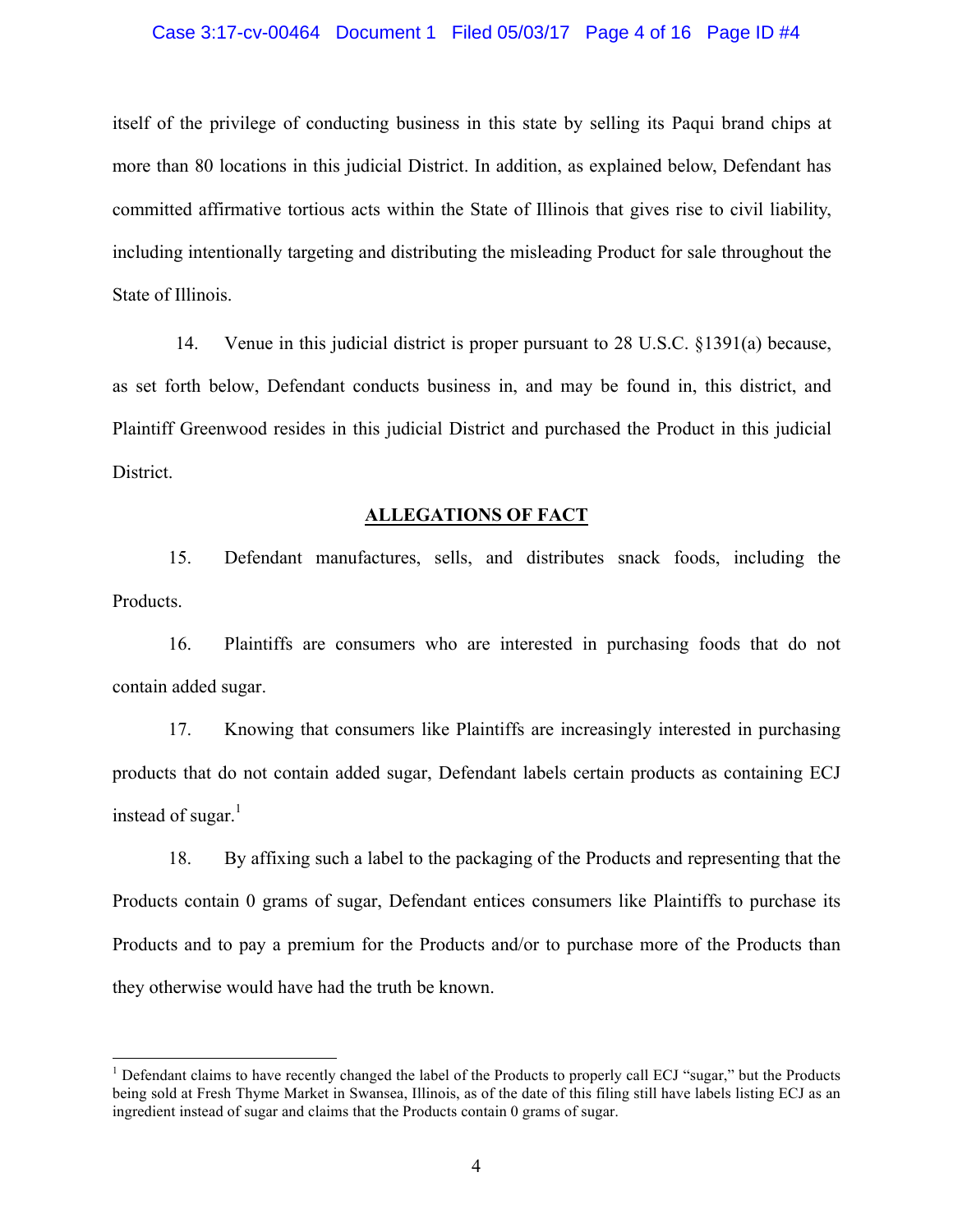### Case 3:17-cv-00464 Document 1 Filed 05/03/17 Page 5 of 16 Page ID #5

19. The label of the Products is deceptive, false, unfair, and misleading in that Defendant lists ECJ as an ingredient instead of sugar and claims that the Products contain 0 grams of sugar.

20. ECJ is not juice. It is sugar.

21. By calling added sugar "ECJ" and representing that the Products contain 0 grams of sugar, Defendant misleads Plaintiffs and reasonable consumers into believing that the Products contain less sugar then they actually do and/or that they contain no added sugar at all.

22. The FDA could not be more clear: "Sweeteners derived from sugar cane should not be listed in the ingredient declarations by names such as 'evaporated cane juice,' which suggests that the ingredients are made from or contain fruit or vegetable 'juice[.] We consider such representations to be false and misleading.]"

23. Because of Defendant's deceitful labels, Defendant could and did charge Plaintiffs and Class Members a premium for the Products, and Plaintiffs and Class Members paid a premium for the Products.

24. The Products, moreover, were worth less than they were represented to be, and Plaintiffs and Class Members paid extra for them due to the false labels.

25. No reasonable consumer would know or should know when reviewing the Products' labels that ECJ is sugar—particularly where the labels also claim that Products contain 0 grams of sugar.

26. Defendant's misrepresentations constitute unfair or deceptive acts or practices, including but not limited to the use or employment of any deception, fraud, false pretense, false promise, misrepresentation within the meaning of the ICFA. 815 ILCS 505.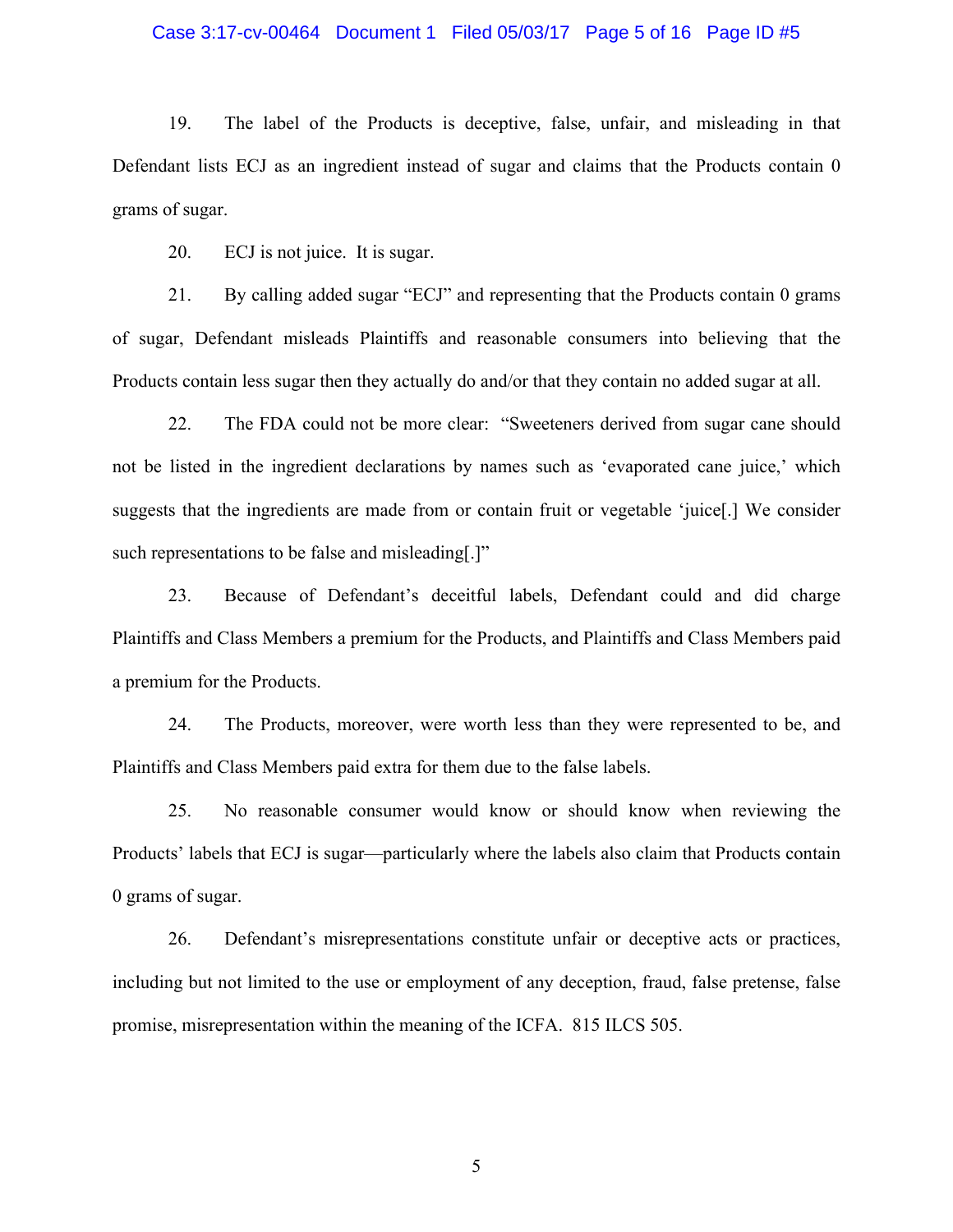#### Case 3:17-cv-00464 Document 1 Filed 05/03/17 Page 6 of 16 Page ID #6

27. Defendant's misrepresentations violate the MMPA's prohibition of the act, use, or employment by any person of any deception, fraud, false pretense, false promise, misrepresentation, unfair practice or the concealment, suppression, or omission of any material fact in connection with the sale or advertisement of any merchandise in trade or commerce. § 407.020, RSMo.

### **CLASS ALLEGATIONS**

28. Pursuant to Fed. R. Civ. Pro. 23(a), (b)(2) and (b)(3), Plaintiffs bring this action on their own behalf and on behalf of the following proposed classes of all other similarly situated persons ("Class Members" of the "Classes") consisting of:

- The Illinois Class: All citizens of Illinois who purchased Paqui Roasted Jalapeño Tortilla Chips and/or Paqui Grilled Habanero Tortilla Chips for personal, household, or family purposes and not for resale during the five years preceding the filing of this Complaint (the "Class Period");
- The Missouri Class: All citizens of Missouri who purchased Paqui Roasted Jalapeño Tortilla Chips and/or Paqui Grilled Habanero Tortilla Chips for personal, household, or family purposes and not for resale during the Class Period; and
- The Nationwide Class: All citizens of the United States who purchased Paqui Roasted Jalapeño Tortilla Chips and/or Paqui Grilled Habanero Tortilla Chips for personal, household, or family purposes and not for resale during the Class Period.

29. Excluded from the Classes are: (a) federal, state, and/or local governments, including, but not limited to, their departments, agencies, divisions, bureaus, boards, sections, groups, counsels, and/or subdivisions; (b) any entity in which Defendant has a controlling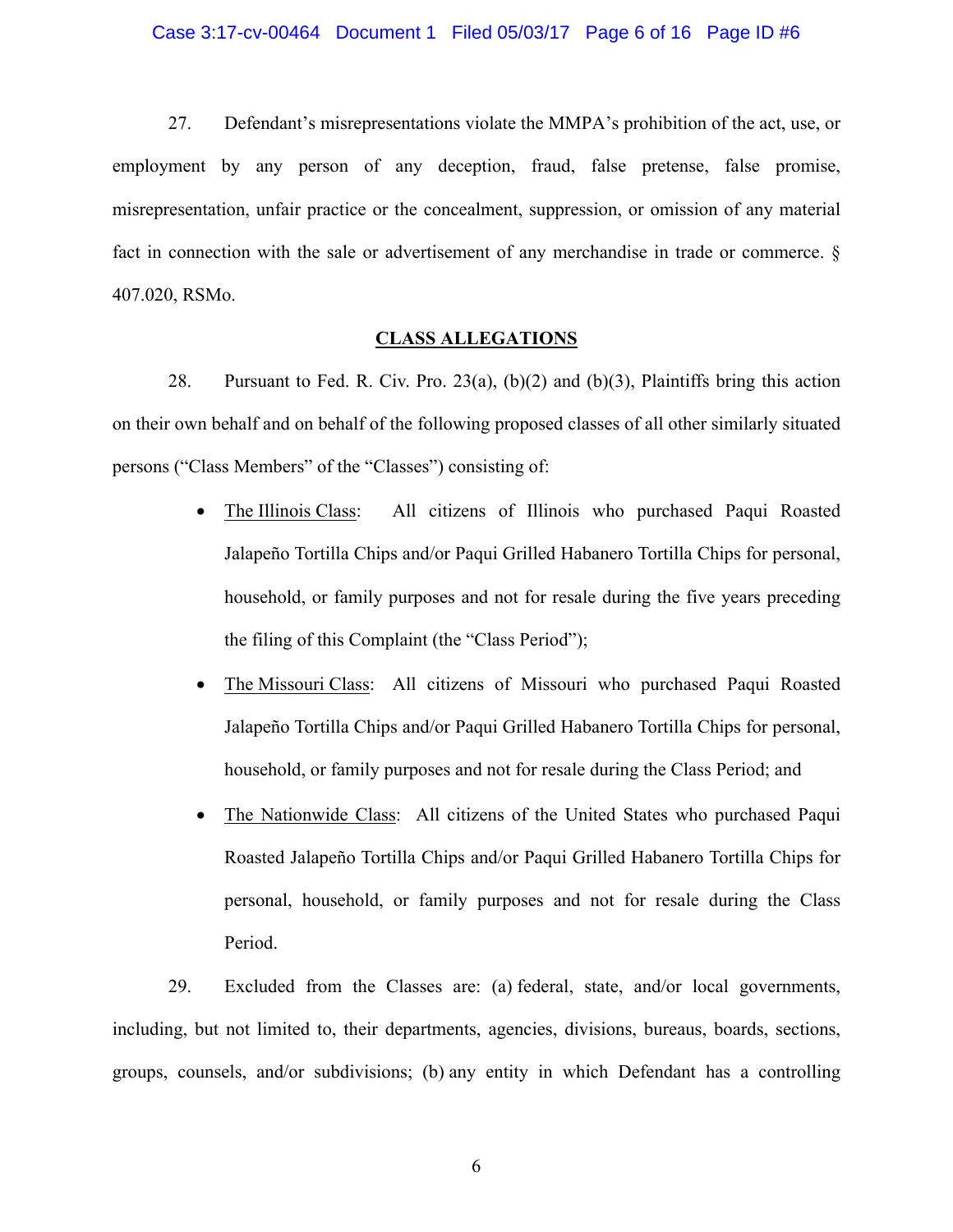### Case 3:17-cv-00464 Document 1 Filed 05/03/17 Page 7 of 16 Page ID #7

interest, to include, but not limited to, their legal representative, heirs, and successors; (c) all persons who are presently in bankruptcy proceedings or who obtained a bankruptcy discharge in the last three years; and (d) any judicial officer in the lawsuit and/or persons within the third degree of consanguinity to such judge.

30. Upon information and belief, the Classes consists of thousands of purchasers. Accordingly, it would be impracticable to join all Class Members before the Court.

31. There are numerous and substantial questions of law or fact common to all the members of the Class and which predominate over any individual issues. Included within the common question of law or fact are:

- a. whether the representation that the Products contain ECJ instead of sugar is false, misleading, unfair, and deceptive;
- b. whether Defendant violated the ICFA by selling the Products with false, misleading, and deceptive representations;
- c. whether Defendant violated the MMPA by selling the Products with false, misleading, and deceptive representations;
- d. whether Defendant intended that Plaintiffs and the Class Members would rely on its "Sugars 0g" nutrition facts representation'
- e. whether Defendant's acts constitute deceptive and fraudulent business acts and practices or deceptive, untrue, and misleading advertising and/or merchandising practices;
- f. whether Defendant created and breached the express warranty that the Products contain 0g of sugars;
- g. whether Defendant was unjustly enriched; and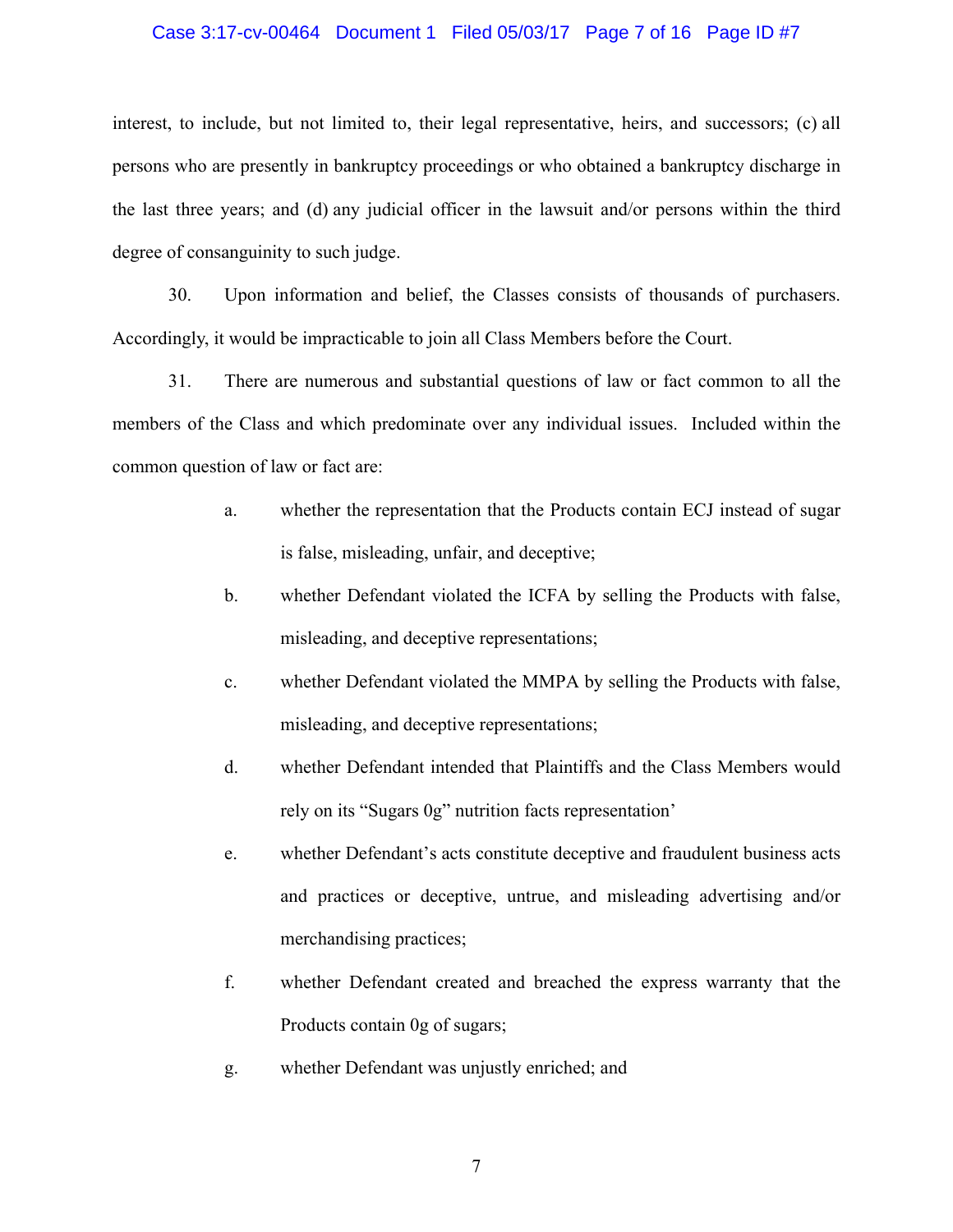### Case 3:17-cv-00464 Document 1 Filed 05/03/17 Page 8 of 16 Page ID #8

h. the proper measure of damages sustained by Plaintiff and Class Members.

32. The claims of the Plaintiffs are typical of the claims of Class Members, in that they share the above-referenced facts and legal claims or questions with Class Members, there is a sufficient relationship between the damage to Plaintiffs and Defendant's conduct affecting Class Members, and Plaintiffs have no interests adverse to the interests other Class Members.

33. Plaintiffs will fairly and adequately protect the interests of Class Members and have retained counsel experienced and competent in the prosecution of complex class actions including complex questions that arise in consumer protection litigation.

34. A class action is superior to other methods for the fair and efficient adjudication of this controversy, since individual joinder of all Class Members is impracticable and no other group method of adjudication of all claims asserted herein is more efficient and manageable for at least the following reasons:

- a. the claim presented in this case predominates over any questions of law or fact, if any exists at all, affecting any individual member of the Class;
- b. absent a Class, the Class Members will continue to suffer damage and Defendant's unlawful conduct will continue without remedy while Defendant profits from and enjoys its ill-gotten gains;
- c. given the size of individual Class Members' claims, few, if any, Class Members could afford to or would seek legal redress individually for the wrongs Defendant committed against them, and absent Class Members have no substantial interest in individually controlling the prosecution of individual actions;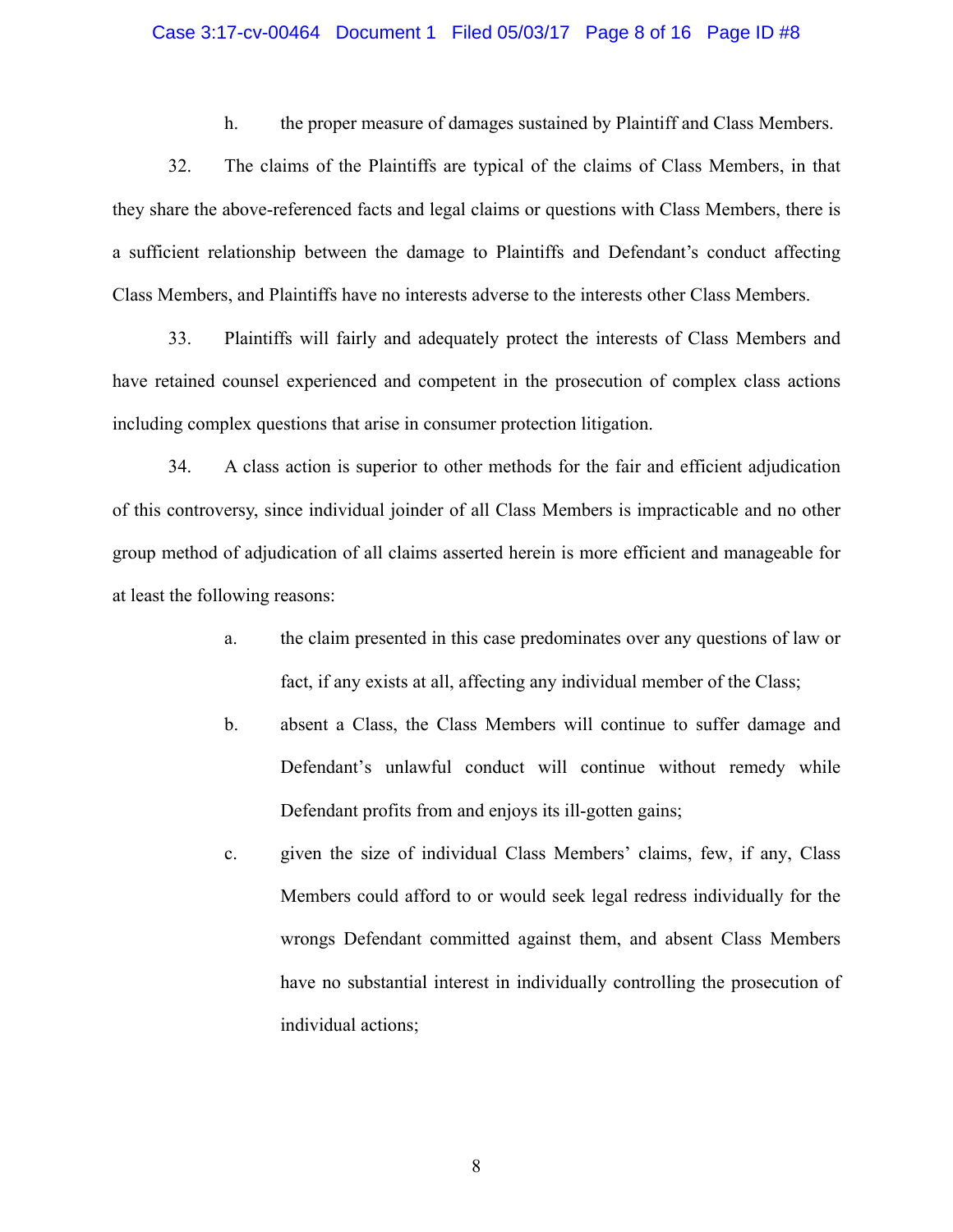- d. when the liability of Defendant has been adjudicated, claims of all Class Members can be administered efficiently and/or determined uniformly by the Court; and
- e. this action presents no difficulty that would impede its management by the court as a class action, which is the best available means by which Plaintiff and members of the Classes can seek redress for the harm caused to them by Defendant.

35. Because Plaintiffs seek relief for the entire Classes, the prosecution of separate actions by individual members of the Classes would create a risk of inconsistent or varying adjudications with respect to individual member of the Classes, which would establish incompatible standards of conduct for Defendant.

36. Further, bringing individual claims would overburden the Courts and be an inefficient method of resolving the dispute, which is the center of this litigation. Adjudications with respect to individual members of the Classes would, as a practical matter, be dispositive of the interest of other members of the Classes who are not parties to the adjudication and may impair or impede their ability to protect their interests. Therefore, class treatment is a superior method for adjudication of the issues in this case.

37. Defendant has acted on grounds that apply generally to the Classes, so that final injunctive relief or corresponding declaratory relief is appropriate respecting the class.

## **CLAIMS FOR RELIEF**

## **COUNT I**

## **Violation of Illinois' Consumer Fraud Act on behalf of an Illinois Class**

38. Plaintiff Greenwood repeats and re-alleges the allegations of the preceding paragraphs as if fully set forth herein.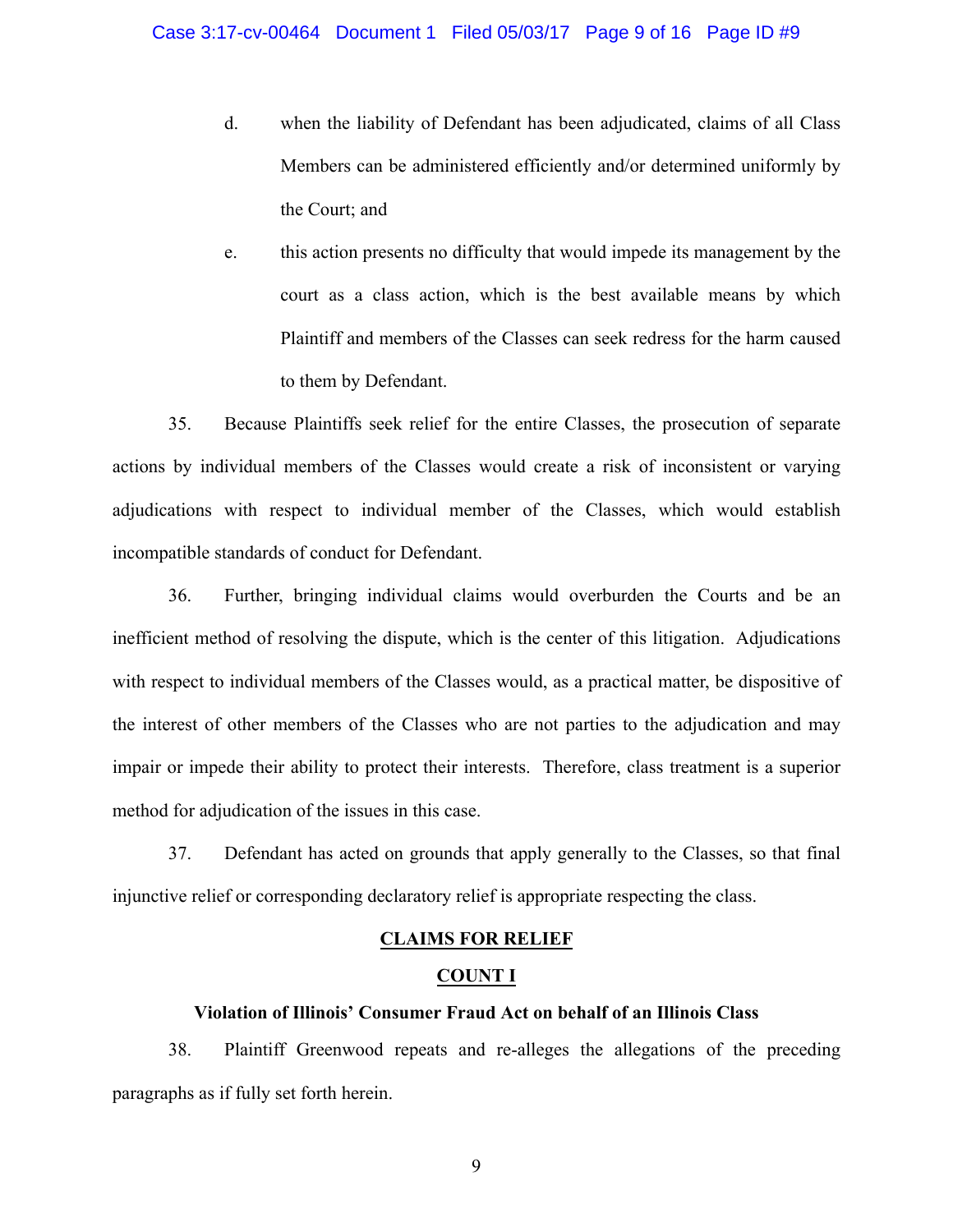#### Case 3:17-cv-00464 Document 1 Filed 05/03/17 Page 10 of 16 Page ID #10

39. The ICFA declares the following to be unlawful: "Unfair methods of competition and unfair or deceptive acts or practices, including but not limited to the use or employment of any deception, fraud, false pretense, false promise, misrepresentation or the concealment, suppression or omission of any material fact, with intent that others rely upon the concealment, suppression or omission of such material fact…in the conduct of any trade or commerce[.]" 815 ILCS 505/2.

40. Defendant's conduct in representing that the Products contain ECJ and 0 grams of sugar when they in fact contain added sugar constitutes the act, use and employment of deception, fraud, false pretenses, false promises, misrepresentation, and unfair practices in the conduct of Defendant's trade or commerce.

41. Defendant intended that Plaintiffs and the Class Members would rely on the ECJ representations. Defendant is aware that consumers like Plaintiffs and Class Members are becoming increasingly interested in purchasing natural, healthy products that do not contain added sugar. Defendant intended to prey on this interest.

42. The ECJ misrepresentations are material because they concern the type of information upon which a reasonable consumer would be expected to rely in making a decision whether to purchase.

43. Because Defendant is in the business of selling food products, Defendant committed the unfair and deceptive acts in the conduct of its trade and commerce.

44. Defendant's practice of representing that the Products contain ECJ and 0 grams of sugar when they in fact contain added sugar is also unfair because it offends public policy and is immoral, unethical, and unscrupulous because Illinois consumers are increasingly interested in purchasing and consuming healthy, truly natural products without added sugar. Falsely selling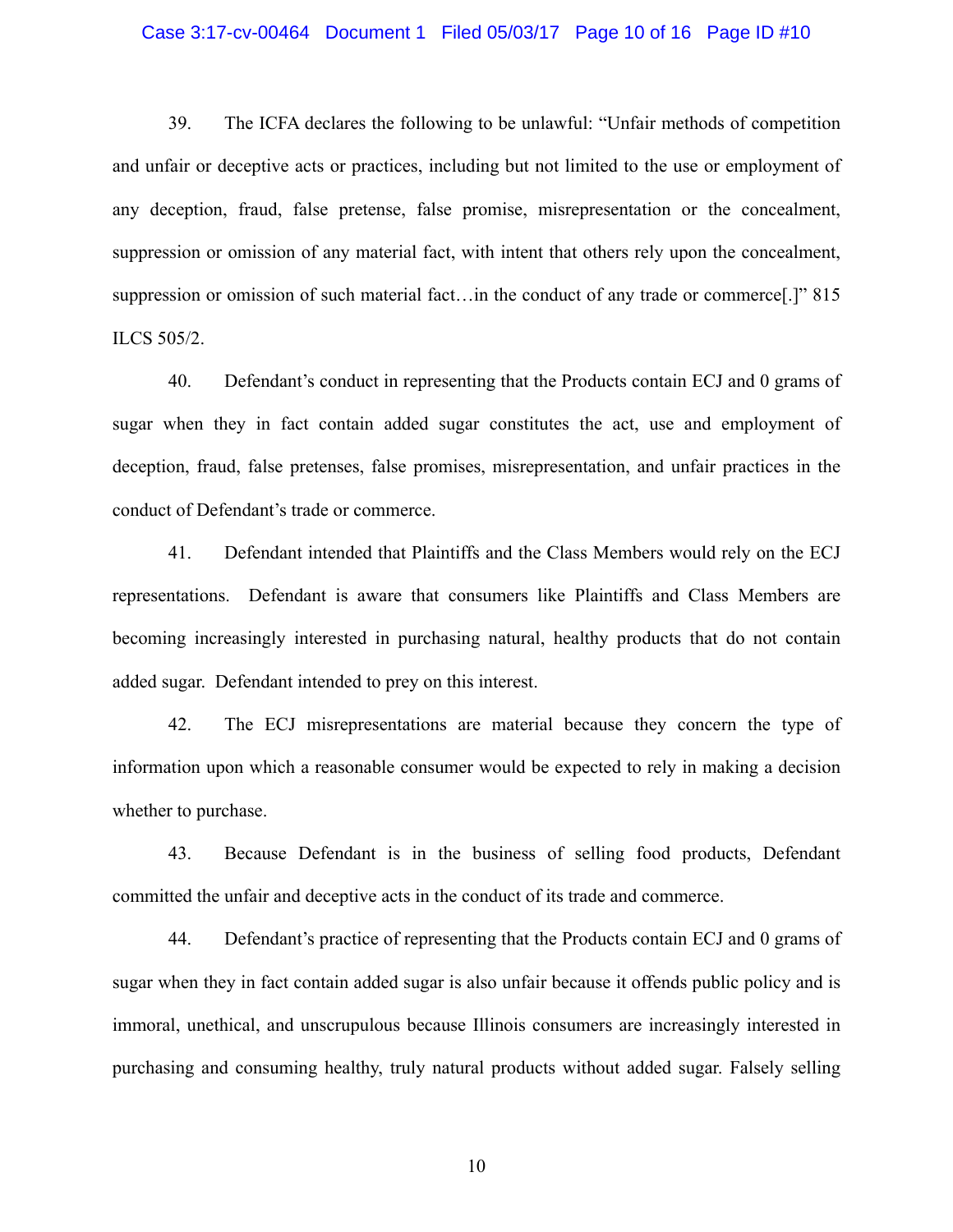### Case 3:17-cv-00464 Document 1 Filed 05/03/17 Page 11 of 16 Page ID #11

products as containing ECJ offends the public's expectation to be told the truth about the products they are buying.

45. Defendant's conduct also causes substantial injury to consumers. Not only are consumers misled into purchasing Products that are not what they are represented to be, but exposing consumers to unwanted added sugar is substantially injurious.

46. Neither Plaintiff nor any reasonable consumer would expect to find added sugar in a Product labeled as containing "Sugar 0g."

47. Neither Plaintiffs nor any reasonable consumer when reviewing the ingredient lists of the Products would know nor should know that ECJ is actually sugar in disguise.

48. Because the Products contain added, disguised sugar, the Products as sold were worth less than the Products as represented, and Plaintiffs and Class Members paid a premium for them. Had the truth be known, Plaintiffs and Class Members would not have purchased the Products or would have paid less for them.

49. Plaintiffs and Class Members were deceived by the ECJ labeling on the Products and suffered economic damages as a proximate result of Defendant's unlawful conduct as alleged herein, including the difference between the actual value of the Products and the value of the Products if they had been as represented.

50. Defendant's conduct is outrageous and performed with a reckless indifference to the rights of others because its practice of representing that the Products contain ECJ and 0 grams of sugar when they in fact contain added sugar could cause substantial injury to consumers with diabetes and hyperglycemia who require sugarless diets.

51. Plaintiffs also seeks to enjoin Defendant's ongoing deceptive practices relating to its claims on the Products' labels and advertising.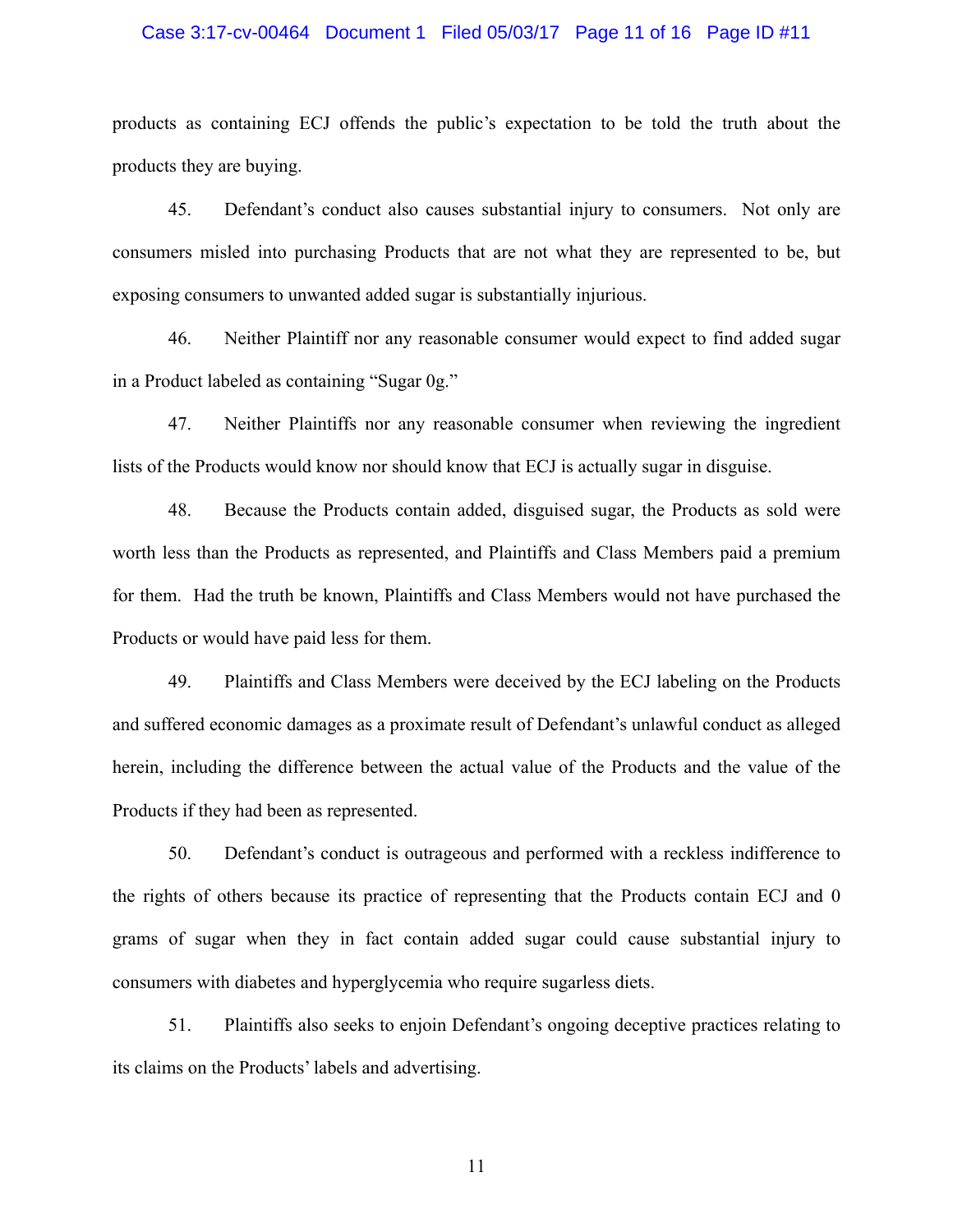Case 3:17-cv-00464 Document 1 Filed 05/03/17 Page 12 of 16 Page ID #12

### **COUNT II**

### **Violation of Missouri's Merchandising Practices Act on behalf of a Missouri Class**

52. Plaintiff Morrison repeats and re-alleges the allegations of the preceding paragraphs as if fully set forth herein.

53. Missouri's Merchandising Practices Act (the "MMPA") prohibits the act, use, or employment by any person of any deception, fraud, false pretense, false promise, misrepresentation, unfair practice or the concealment, suppression, or omission of any material fact in connection with the sale or advertisement of any merchandise in trade or commerce § 407.020, RSMo.

54. Defendant's conduct in representing that the Products contain ECJ and 0 grams of sugar when they in fact contain added sugar constitutes the act, use or employment of deception, fraud, false pretenses, false promises, misrepresentation, unfair practices and/or the concealment, suppression, or omission of any material facts in connection with the sale or advertisement of any merchandise in trade or commerce because Defendant misrepresents that the Products contain ECJ instead of sugar, thereby leading Plaintiffs and reasonable consumers to believe that the Products contain less sugar than it actually do and/or do not contain added sugar.

55. In addition, by claiming the Products contain ECJ instead of sugar and 0 grams of sugar, the label of the Products creates the false impression and has the tendency and capacity to mislead consumers (*see* 15 CSR 60-9.020) into believing that the Products contain less sugar than they actually contain and/or do not contain added sugar Moreover, the overall format and appearance of the label of the Products has the tendency and capacity to mislead consumers (15 C.S.R. 60-9.030) because it creates the false impression that the Products contain less sugar than they actually contain and/or do not contain added sugar.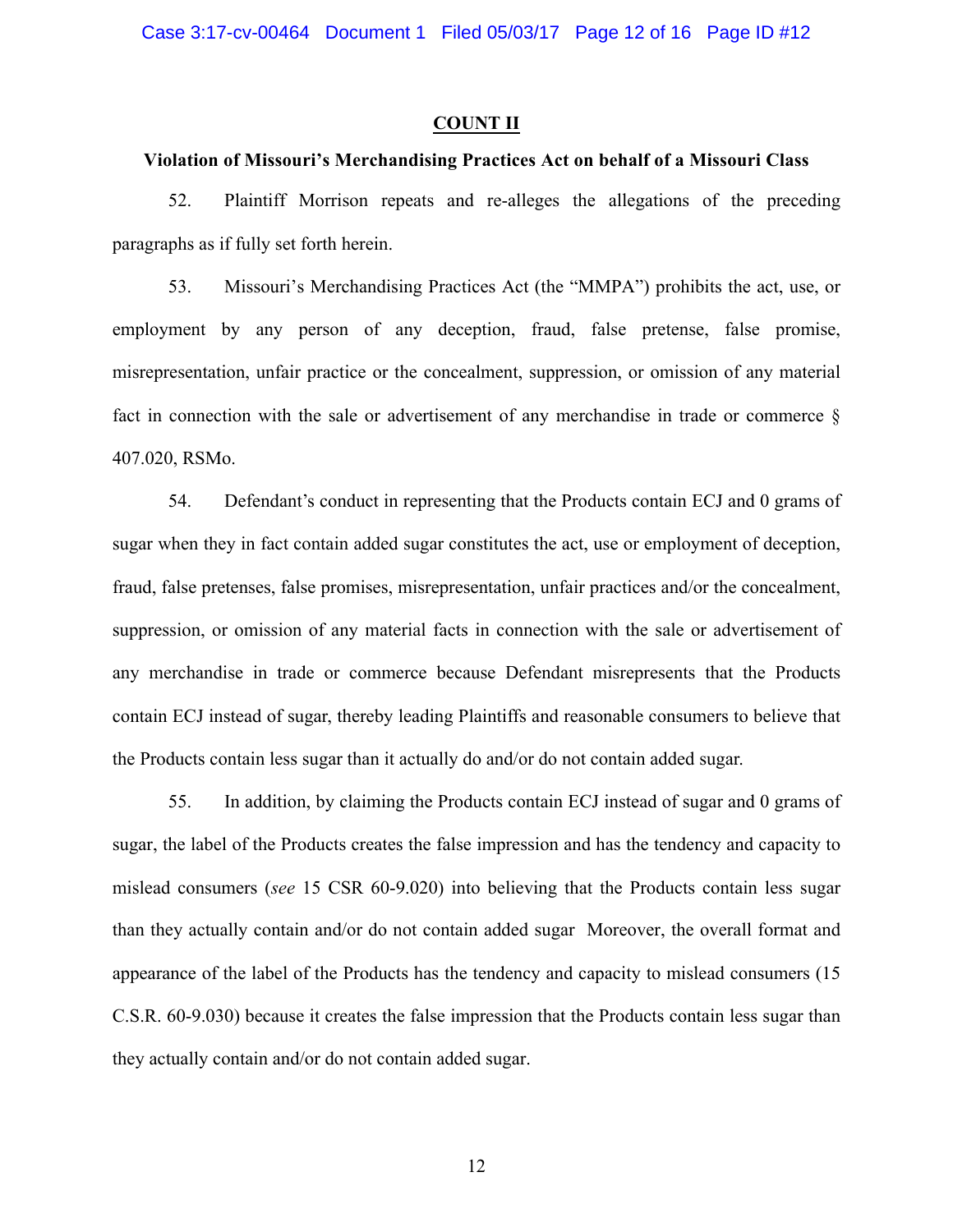### Case 3:17-cv-00464 Document 1 Filed 05/03/17 Page 13 of 16 Page ID #13

56. Neither Plaintiffs nor any reasonable consumer when reviewing the ingredient list of the Products would know nor should know that ECJ is actually sugar in disguise.

57. Because the Products contain added, disguised sugar, the Products as sold were worth less than the Products as represented, and Plaintiffs and Class Members paid a premium for them. Had the truth be known, Plaintiffs and Class Members would not have purchased the Products or would have paid less for them.

58. Plaintiffs and Class Members purchased the Products for personal, family, or household purposes and thereby suffered an ascertainable loss as a result of Defendant's unlawful conduct as alleged herein, including the difference between the actual value of the products and the value of the products if they had been as represented.

59. Defendant's conduct is wanton, willful, or outrageous and performed with a reckless disregard for others because its practice of representing that the Products contain ECJ and 0 grams of sugar when they in fact contain added sugar could cause substantial injury to consumers with diabetes and hyperglycemia who require sugarless diets.

60. Plaintiffs also seek to enjoin Defendant's ongoing deceptive practices relating to its claims on the Products' labels and advertising.

#### **COUNT III**

### **Unjust Enrichment on Behalf of a Nationwide Class**

61. Plaintiffs repeat and re-allege the allegations of the preceding paragraphs as if fully set forth herein.

62. By purchasing the Products, Plaintiffs and the Class Members conferred a benefit on Defendant in the form of the purchase price of the fraudulent and misleading Products.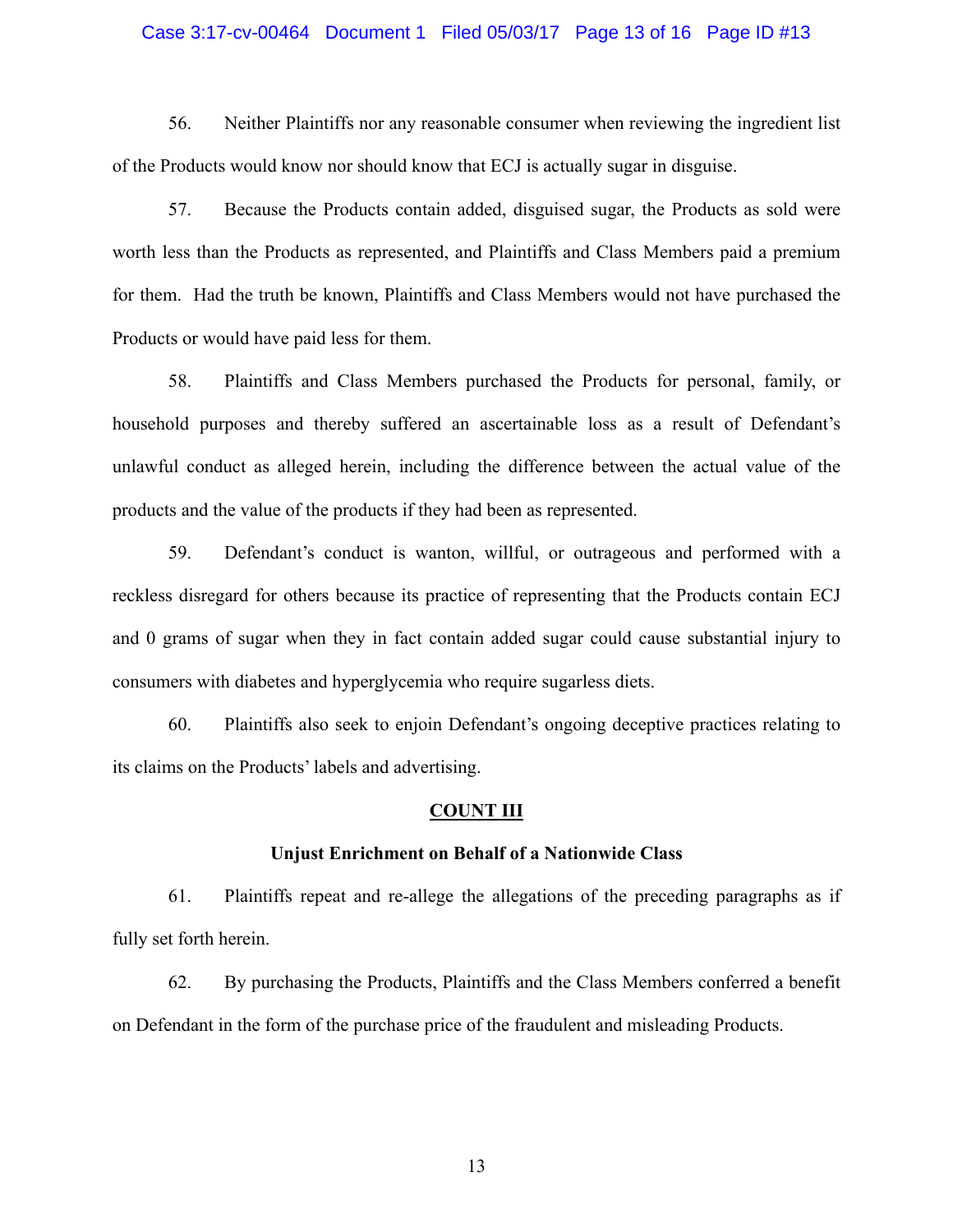### Case 3:17-cv-00464 Document 1 Filed 05/03/17 Page 14 of 16 Page ID #14

63. Defendant appreciated the benefit because, were consumers not to purchase the Products, Defendant would have no sales and make no money.

64. Defendant's acceptance and retention of the benefit is inequitable and unjust because the benefit was obtained by Defendant's fraudulent and misleading representations about the Products.

65. Equity cannot in good conscience permit Defendant to be economically enriched for such actions at Plaintiffs' and Class Members' expense and in violation of the law, and therefore restitution and/or disgorgement of such economic enrichment is required.

### **COUNT IV**

### **Breach of Express Warranty on Behalf of a Nationwide Class**

66. Plaintiffs repeat and re-allege the allegations of the preceding paragraphs as if fully set forth herein.

67. Defendant made the affirmation of fact and the promise to Plaintiffs and the Class Members that the Product contains "Sugars 0g," guaranteeing to Plaintiff and the Class Members that the Product was in conformance with the representation.

68. These affirmations of fact and promises became part of the basis of the bargain in which Plaintiffs and Class Members purchased Defendant's Product, and Plaintiff and Class Members relied on the affirmations when making their purchasing decisions.

69. Defendant breached its express warranty that the Product contained "Sugars 0g" by providing Plaintiffs and Class Members with Products which actually contain added sugar.

70. As a result of Defendant's breach of warranty, Plaintiffs and the Class Members have been deprived of the benefit of their bargain in that they bought Products that was not what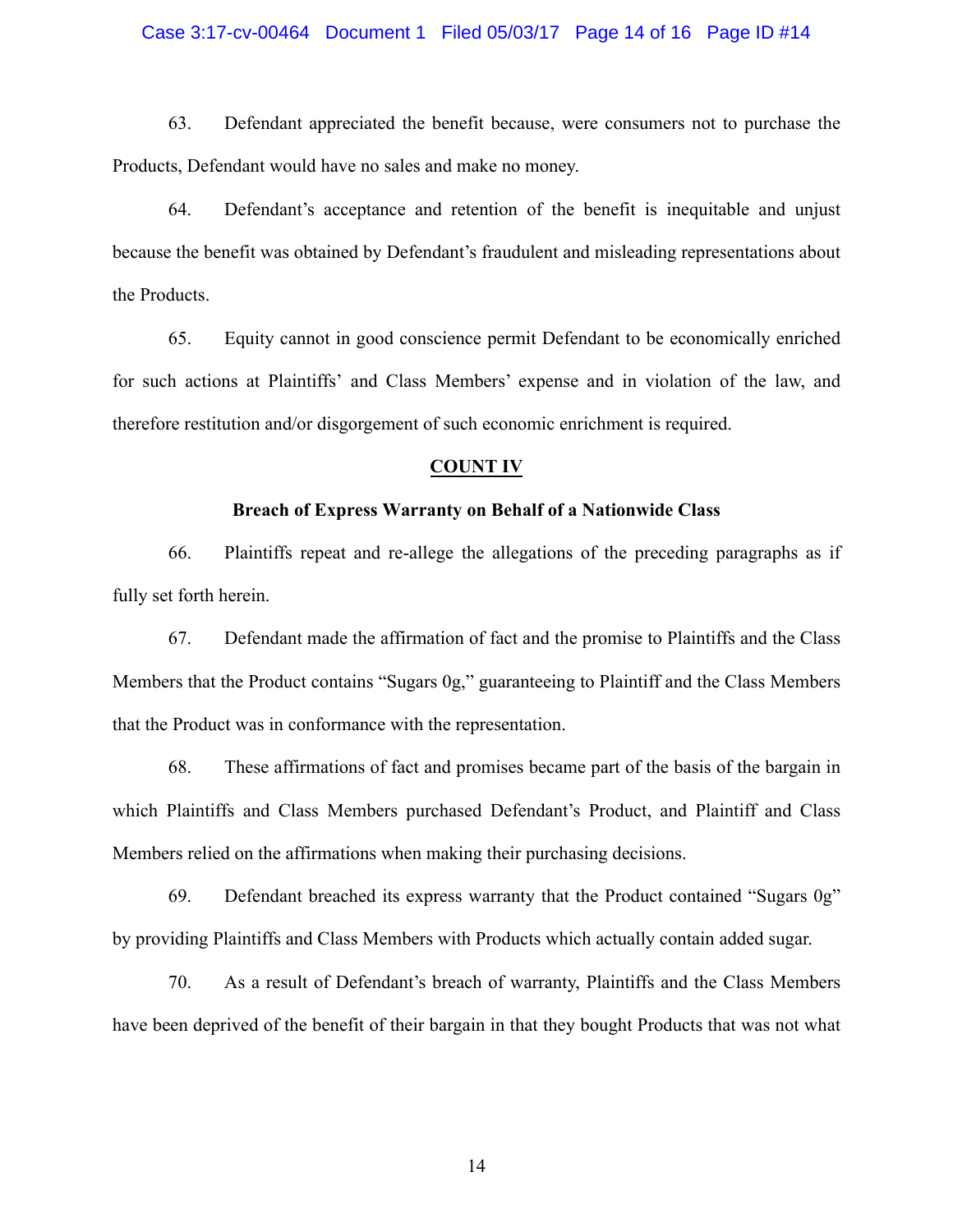## Case 3:17-cv-00464 Document 1 Filed 05/03/17 Page 15 of 16 Page ID #15

it was represented to be, and they have spent money on the Products that had less value than was reflected in the premium purchase price they paid for the Products.

71. Because Defendant made the affirmation of fact and promise directly on its own labels and packaging, privity is not required to bring this claim.

72. Because Defendant has actual knowledge that its Products contain added sugar and because others have already alerted Defendant to the issues with its Products, pre-suit notice of this claim is not required.

# **PRAYER FOR RELIEF**

WHEREFORE, Plaintiffs, individually and on behalf of all similarly situated persons, pray the Court:

- a. grant certification of this case as a class action;
- b. appoint Plaintiffs as Class Representatives and Plaintiffs' counsel as Class Counsel;
- c. for an award compensatory damages to Plaintiffs and the proposed Class, or, alternatively, require Defendant to disgorge or pay restitution of its illgotten gains;
- d. for an award of punitive damages to Plaintiffs and the proposed Class under the ICFA;
- e. for an award of punitive damages to Plaintiffs and the proposed Class under the MMPA;
- f. for an award of declaratory and equitable relief declaring Defendant's conduct to be in violation of the ICFA and enjoining Defendant from continuing to engage in deceptive, unfair, and false marketing of the Products;
- g. for an award of declaratory and equitable relief declaring Defendant's conduct to be in violation of the MMPA and enjoining Defendant from continuing to engage in deceptive, unfair, and false marketing of the Products;
- h. for an award pre- and post-judgment interest;